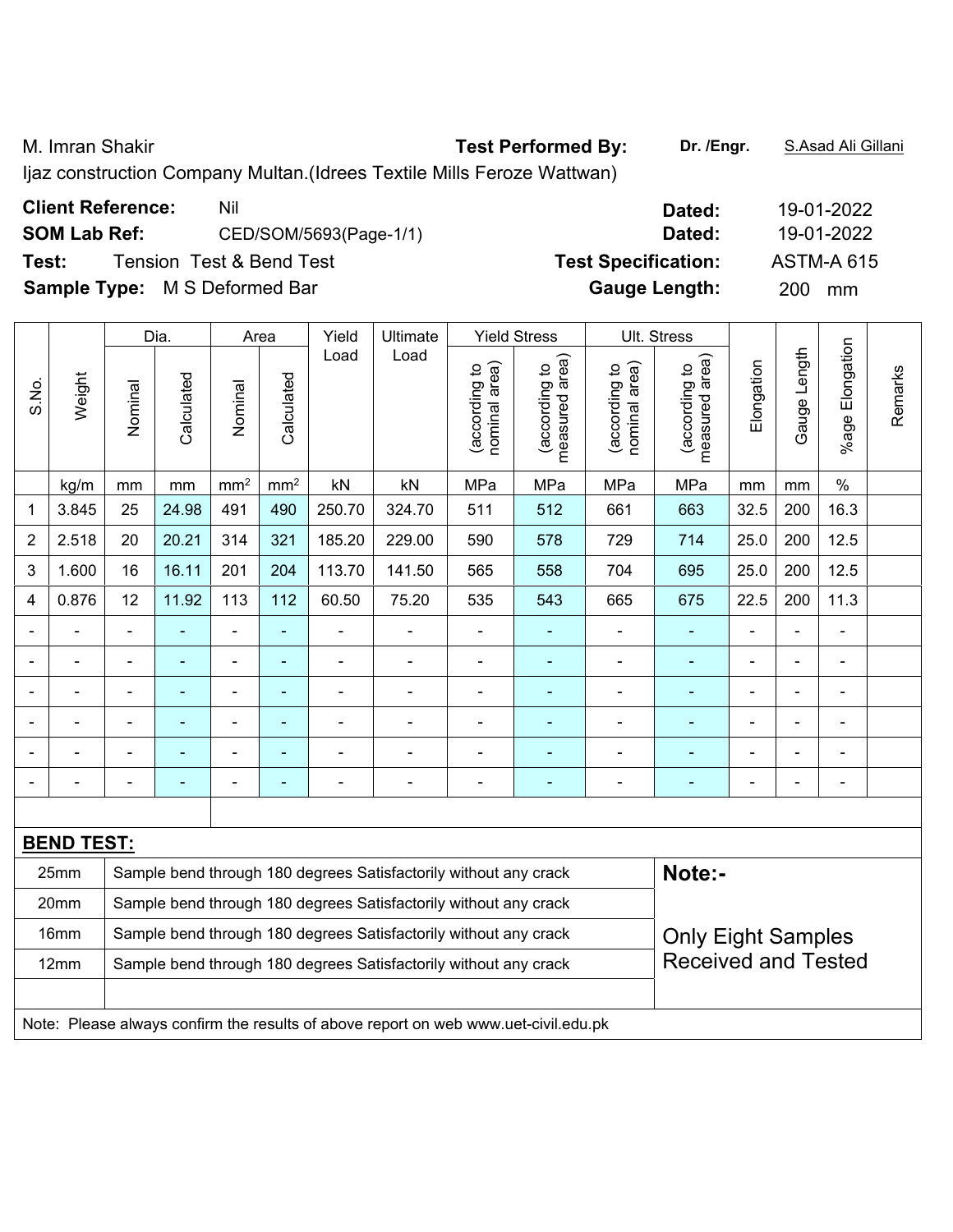Engr. Zaheer Ud Din Babar **Test Performed By: Dr. /Engr.** S.Asad Ali Gillani Deputy General Manager Projects,Habib Rafiq Engg.(pvt)Ltd.(Const. of Sky Gardens Tower,Lahore)

| <b>Client Reference:</b> | HRLE/SKG/2022/004                                 | Dated:                     | 18-01-2022        |
|--------------------------|---------------------------------------------------|----------------------------|-------------------|
| <b>SOM Lab Ref:</b>      | CED/SOM/5697(Page-1/1)                            | Dated:                     | 19-01-2022        |
| Test:                    | <b>Tension Test &amp; Bend Test</b>               | <b>Test Specification:</b> | <b>ASTM-A 615</b> |
|                          | <b>Sample Type:</b> M S Deformed Bar (Afco Steel) | <b>Gauge Length:</b>       | <b>200</b><br>mm  |

|                |                   |                | Dia.           |                          | Area            | Yield<br>Ultimate        |                                                                  | <b>Yield Stress</b>            |                                 | Ult. Stress                    |                                 |                |                |                 |         |
|----------------|-------------------|----------------|----------------|--------------------------|-----------------|--------------------------|------------------------------------------------------------------|--------------------------------|---------------------------------|--------------------------------|---------------------------------|----------------|----------------|-----------------|---------|
| S.No.          | Weight            | Nominal        | Calculated     | Nominal                  | Calculated      | Load                     | Load                                                             | nominal area)<br>(according to | measured area)<br>(according to | nominal area)<br>(according to | measured area)<br>(according to | Elongation     | Gauge Length   | %age Elongation | Remarks |
|                | kg/m              | mm             | mm             | mm <sup>2</sup>          | mm <sup>2</sup> | kN                       | kN                                                               | MPa                            | MPa                             | MPa                            | MPa                             | mm             | mm             | $\%$            |         |
| 1              | 2.777             | 22             | 21.23          | 380                      | 354             | 161.00                   | 248.20                                                           | 424                            | 455                             | 653                            | 702                             | 37.5           | 200            | 18.8            |         |
| $\overline{2}$ | 2.992             | 22             | 22.03          | 380                      | 381             | 182.20                   | 280.50                                                           | 479                            | 479                             | 738                            | 736                             | 32.5           | 200            | 16.3            |         |
| $\blacksquare$ | ÷                 | $\blacksquare$ | ÷,             | $\blacksquare$           | $\blacksquare$  | ä,                       | $\blacksquare$                                                   | $\blacksquare$                 | ÷                               | ÷                              | ä,                              | $\blacksquare$ | $\blacksquare$ | $\blacksquare$  |         |
|                |                   | ۰              | $\blacksquare$ | $\blacksquare$           | $\blacksquare$  | $\blacksquare$           | $\blacksquare$                                                   | -                              | $\blacksquare$                  | ÷                              | $\blacksquare$                  |                | ä,             | $\blacksquare$  |         |
|                |                   | $\blacksquare$ |                | $\blacksquare$           | $\blacksquare$  |                          | $\blacksquare$                                                   | $\blacksquare$                 |                                 | L,                             |                                 |                | $\blacksquare$ | $\blacksquare$  |         |
| $\blacksquare$ | $\blacksquare$    | $\blacksquare$ | $\blacksquare$ | $\overline{a}$           | $\blacksquare$  | $\blacksquare$           | $\blacksquare$                                                   | $\blacksquare$                 | $\blacksquare$                  | $\blacksquare$                 | $\overline{\phantom{0}}$        | $\blacksquare$ | $\blacksquare$ | $\blacksquare$  |         |
|                | $\blacksquare$    | $\blacksquare$ | ÷              | $\overline{\phantom{a}}$ | $\blacksquare$  | $\blacksquare$           | $\blacksquare$                                                   |                                | ٠                               | ä,                             |                                 |                | ä,             | $\blacksquare$  |         |
|                |                   |                | $\blacksquare$ | $\blacksquare$           | $\blacksquare$  |                          |                                                                  | $\blacksquare$                 | $\blacksquare$                  | L,                             |                                 |                | $\blacksquare$ | $\blacksquare$  |         |
|                | $\overline{a}$    | $\blacksquare$ | ٠              | $\blacksquare$           | $\blacksquare$  | $\blacksquare$           | $\blacksquare$                                                   | ä,                             | ۰                               | ÷                              |                                 |                | ä,             | $\blacksquare$  |         |
| $\blacksquare$ | ä,                | -              | ÷              | $\overline{\phantom{a}}$ | $\blacksquare$  | $\overline{\phantom{0}}$ | $\blacksquare$                                                   | -                              | ٠                               | ÷,                             | $\blacksquare$                  | $\blacksquare$ | -              | $\blacksquare$  |         |
|                |                   |                |                |                          |                 |                          |                                                                  |                                |                                 |                                |                                 |                |                |                 |         |
|                | <b>BEND TEST:</b> |                |                |                          |                 |                          |                                                                  |                                |                                 |                                |                                 |                |                |                 |         |
|                | 22mm              |                |                |                          |                 |                          | Sample bend through 180 degrees Satisfactorily without any crack |                                |                                 |                                | Note:-                          |                |                |                 |         |
|                |                   |                |                |                          |                 |                          |                                                                  |                                |                                 |                                |                                 |                |                |                 |         |
|                |                   |                |                |                          |                 |                          |                                                                  |                                |                                 |                                | <b>Only Three Samples</b>       |                |                |                 |         |
|                |                   |                |                |                          |                 |                          |                                                                  |                                |                                 |                                | <b>Received and Tested</b>      |                |                |                 |         |
|                |                   |                |                |                          |                 |                          |                                                                  |                                |                                 |                                |                                 |                |                |                 |         |

Note: Please always confirm the results of above report on web www.uet-civil.edu.pk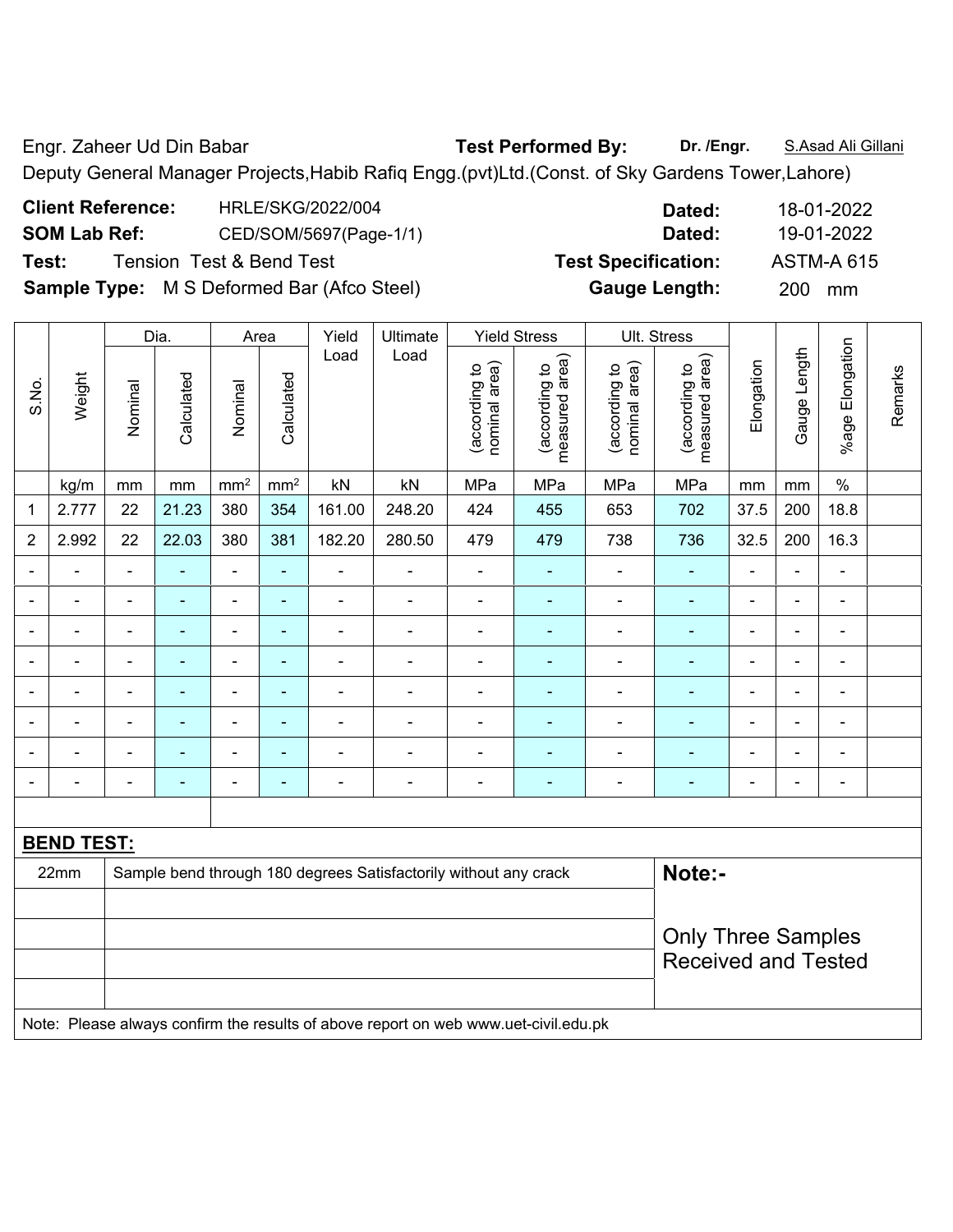Ilyas Majeed Sheikh **Test Performed By: Dr. /Engr.** Wasim Abbas

Chairman Eagle Developers,(Project:City Galleria Gujranwala)

| <b>Client Reference:</b><br>Nil<br>19-01-2022<br>Dated: |                            | <b>SOM Lab</b><br>Ref:<br>Dated: | 5692 (Page-<br>1/1<br>19-01-2021 |
|---------------------------------------------------------|----------------------------|----------------------------------|----------------------------------|
| Tension Test & Bend Test<br>Test:                       | <b>Test Specification:</b> | ASTM-A-615                       |                                  |
| <b>Gauge Length:</b><br><i>inch</i><br>8                | <b>Sample Type:</b>        | Deformed Bar                     |                                  |

|                |                                                                                     |                           | Dia.                     |                 | Area            | Yield          | <b>Ultimate</b>          |                                | <b>Yield Stress</b>             |                                | Ult. Stress                     |                          |                |                          |         |
|----------------|-------------------------------------------------------------------------------------|---------------------------|--------------------------|-----------------|-----------------|----------------|--------------------------|--------------------------------|---------------------------------|--------------------------------|---------------------------------|--------------------------|----------------|--------------------------|---------|
| S.No.          | Weight                                                                              | Nominal                   | Calculated               | Nominal         | Calculated      | Load           | Load                     | nominal area)<br>(according to | measured area)<br>(according to | nominal area)<br>(according to | measured area)<br>(according to | Elongation               | Gauge Length   | %age Elongation          | Remarks |
|                | Ib/ft                                                                               | $\#$                      | in                       | in <sup>2</sup> | in <sup>2</sup> | Tons           | Tons                     | psi                            | psi                             | psi                            | psi                             | in                       | in             | $\%$                     |         |
| $\mathbf 1$    | 2.629                                                                               | 8                         | 0.992                    | 0.79            | 0.773           | 24.54          | 35.80                    | 68500                          | 70010                           | 99950                          | 102140                          | 1.30                     | 8.0            | 16.3                     |         |
| $\overline{2}$ | 1.488                                                                               | 6                         | 0.746                    | 0.44            | 0.437           | 14.07          | 20.10                    | 70510                          | 71000                           | 100760                         | 101450                          | 1.00                     | 8.0            | 12.5                     |         |
| 3              | 0.656                                                                               | $\overline{4}$            | 0.496                    | 0.20            | 0.193           | 7.21           | 9.09                     | 79470                          | 82360                           | 100270                         | 103910                          | 1.00                     | 8.0            | 12.5                     |         |
|                |                                                                                     | $\blacksquare$            | ä,                       | $\blacksquare$  | ÷               | ä,             | $\blacksquare$           | $\overline{\phantom{a}}$       | ٠                               | $\blacksquare$                 | ÷,                              | $\blacksquare$           | ÷,             | $\blacksquare$           |         |
|                | ä,                                                                                  | $\blacksquare$            | ÷,                       | $\blacksquare$  | ä,              | $\blacksquare$ | $\overline{\phantom{a}}$ | $\blacksquare$                 | ä,                              | ÷,                             | ä,                              | $\blacksquare$           | ä,             | $\blacksquare$           |         |
|                |                                                                                     | $\overline{\phantom{a}}$  |                          | $\blacksquare$  |                 |                |                          | $\blacksquare$                 | $\blacksquare$                  | $\blacksquare$                 |                                 |                          | $\blacksquare$ | $\blacksquare$           |         |
|                |                                                                                     |                           |                          |                 |                 |                |                          |                                |                                 |                                |                                 |                          |                | $\overline{\phantom{0}}$ |         |
|                |                                                                                     | $\blacksquare$            | $\blacksquare$           | ۰               | ÷               |                |                          | $\blacksquare$                 | ÷                               |                                |                                 |                          | $\blacksquare$ | $\blacksquare$           |         |
|                |                                                                                     | Ē,                        | $\blacksquare$           | $\blacksquare$  |                 |                |                          | $\overline{a}$                 | $\overline{\phantom{a}}$        | $\blacksquare$                 | $\blacksquare$                  | $\blacksquare$           | $\blacksquare$ | $\blacksquare$           |         |
|                |                                                                                     | ٠                         | $\overline{\phantom{0}}$ | $\overline{a}$  | ۰               |                | $\overline{\phantom{0}}$ | $\blacksquare$                 | $\overline{a}$                  | $\overline{\phantom{0}}$       | $\overline{\phantom{0}}$        | $\overline{\phantom{0}}$ | $\blacksquare$ | $\blacksquare$           |         |
|                |                                                                                     |                           |                          |                 |                 |                |                          |                                |                                 |                                |                                 |                          |                |                          |         |
|                | <b>BEND TEST:</b>                                                                   |                           |                          |                 |                 |                |                          |                                |                                 |                                |                                 |                          |                |                          |         |
|                |                                                                                     |                           | No Bend test performed   |                 |                 |                |                          |                                |                                 |                                | Note:-                          |                          |                |                          |         |
|                |                                                                                     |                           |                          |                 |                 |                |                          |                                |                                 |                                |                                 |                          |                |                          |         |
|                |                                                                                     | <b>Only Three Samples</b> |                          |                 |                 |                |                          |                                |                                 |                                |                                 |                          |                |                          |         |
|                |                                                                                     |                           |                          |                 |                 |                |                          |                                |                                 |                                | <b>Received and Tested</b>      |                          |                |                          |         |
|                | Note: Please always confirm the results of above report on web www.uet-civil.edu.pk |                           |                          |                 |                 |                |                          |                                |                                 |                                |                                 |                          |                |                          |         |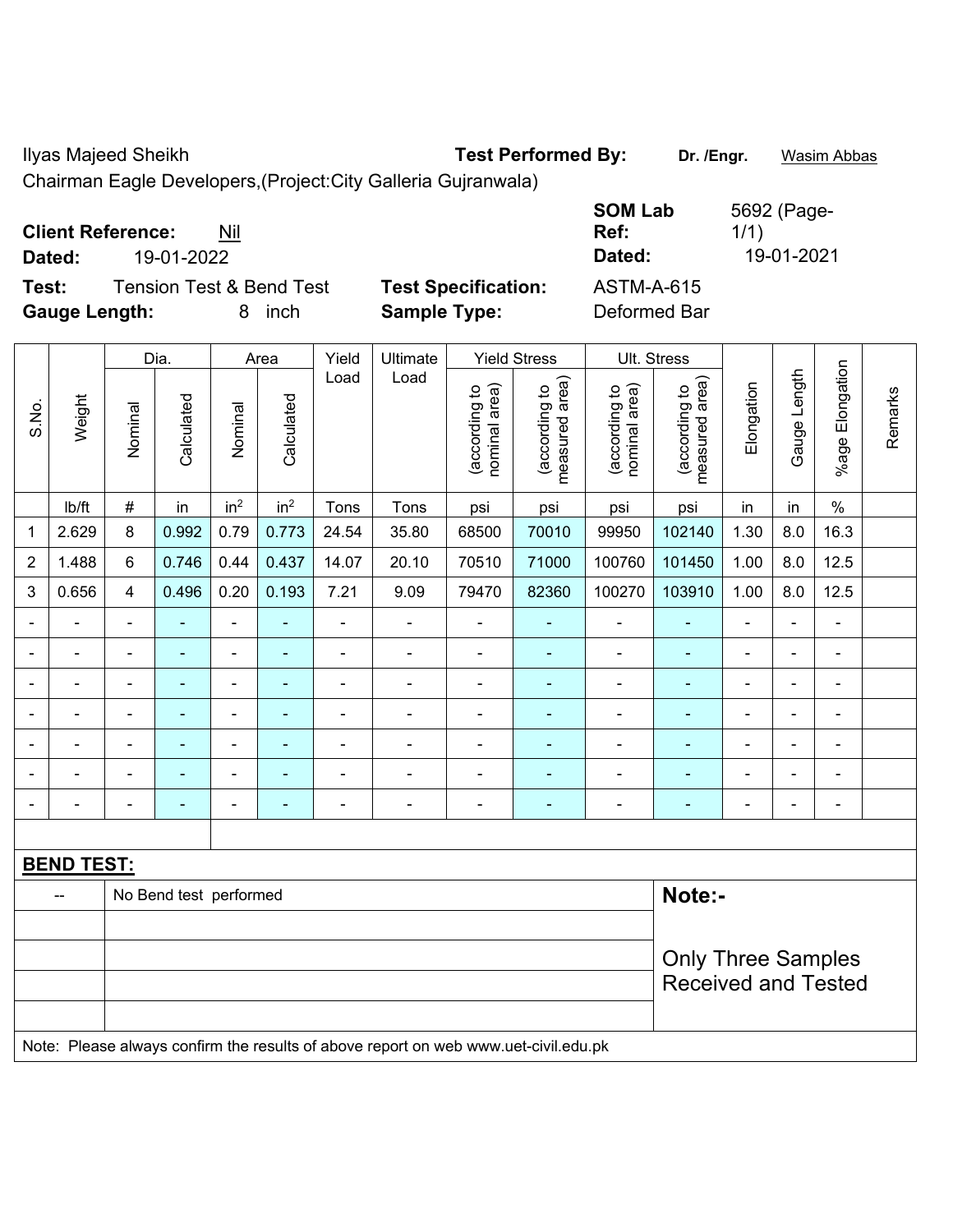Noor Ul Amin **Test Performed By:** Dr. /Engr. **Asad Ali Gillani** Assembly Dr. /Engr. **Asad Ali Gillani** 

Director NHS.(Nippon Medical College Hafizabad Rd Sheikhpura)

| <b>Client Reference:</b> | NHS/NMC/06                          |                            | Ref:       | 1/1)       |
|--------------------------|-------------------------------------|----------------------------|------------|------------|
| Dated:                   | 08-12-2021                          |                            | Dated:     | 19-01-2022 |
| Test:                    | <b>Tension Test &amp; Bend Test</b> | <b>Test Specification:</b> | ASTM-A-615 |            |

**Test Specification:** ASTM-A-615

| <b>SOM Lab</b> | 5694 (Page- |
|----------------|-------------|
| Ref:           | 1/1)        |
| Dated:         | 19-01-2022  |

**Gauge Length:** 8 inch **Sample Type:** Deformed Bar (Mughal Steel)

|                          |                                                                                     |                         | Dia.           |                 | Area            |                              | Yield<br><b>Yield Stress</b><br>Ultimate                         |                                |                                 | Ult. Stress                    |                                 |                          |              |                          |         |
|--------------------------|-------------------------------------------------------------------------------------|-------------------------|----------------|-----------------|-----------------|------------------------------|------------------------------------------------------------------|--------------------------------|---------------------------------|--------------------------------|---------------------------------|--------------------------|--------------|--------------------------|---------|
| S.No.                    | Weight                                                                              | Nominal                 | Calculated     | Nominal         | Calculated      | Load                         | Load                                                             | nominal area)<br>(according to | measured area)<br>(according to | nominal area)<br>(according to | measured area)<br>(according to | Elongation               | Gauge Length | %age Elongation          | Remarks |
|                          | lb/ft                                                                               | #                       | in             | in <sup>2</sup> | in <sup>2</sup> | Tons                         | Tons                                                             | psi                            | psi                             | psi                            | psi                             | in                       | in           | $\frac{0}{0}$            |         |
| 1                        | 1.504                                                                               | 6                       | 0.750          | 0.44            | 0.442           | 15.41                        | 19.80                                                            | 77260                          | 76910                           | 99230                          | 98780                           | 1.20                     | 8.0          | 15.0                     |         |
| $\overline{2}$           | 1.494                                                                               | 6                       | 0.748          | 0.44            | 0.439           | 15.26                        | 19.78                                                            | 76490                          | 76670                           | 99130                          | 99350                           | 1.20                     | 8.0          | 15.0                     |         |
| 3                        | 0.676                                                                               | 4                       | 0.503          | 0.20            | 0.199           | 7.57                         | 9.30                                                             | 83520                          | 83940                           | 102520                         | 103030                          | 1.10                     | 8.0          | 13.8                     |         |
| 4                        | 0.671                                                                               | 4                       | 0.501          | 0.20            | 0.197           | 7.14                         | 8.94                                                             | 78690                          | 79890                           | 98580                          | 100080                          | 1.10                     | 8.0          | 13.8                     |         |
| $\overline{\phantom{a}}$ |                                                                                     | $\blacksquare$          | ä,             | ä,              | ä,              | $\blacksquare$               | $\blacksquare$                                                   | $\blacksquare$                 | $\blacksquare$                  | ÷,                             | ÷                               | $\blacksquare$           | ä,           | ä,                       |         |
|                          |                                                                                     | $\blacksquare$          | $\blacksquare$ | $\blacksquare$  | ۰               | $\qquad \qquad \blacksquare$ | $\overline{a}$                                                   | $\overline{\phantom{0}}$       | $\overline{\phantom{0}}$        | $\blacksquare$                 | ٠                               | $\overline{\phantom{a}}$ | ÷,           | $\overline{\phantom{a}}$ |         |
|                          | $\blacksquare$                                                                      | $\blacksquare$          | ÷,             | $\blacksquare$  | ÷               | $\blacksquare$               | $\blacksquare$                                                   | $\blacksquare$                 | $\blacksquare$                  | $\blacksquare$                 | $\blacksquare$                  | $\blacksquare$           | ä,           | $\blacksquare$           |         |
|                          |                                                                                     | Ē,                      | $\blacksquare$ | $\blacksquare$  |                 |                              |                                                                  |                                |                                 |                                |                                 |                          | Ē,           | $\blacksquare$           |         |
|                          |                                                                                     |                         |                |                 |                 |                              |                                                                  |                                |                                 | $\blacksquare$                 | ۰                               |                          |              |                          |         |
|                          |                                                                                     |                         |                |                 |                 |                              |                                                                  |                                |                                 |                                |                                 |                          | ÷            | ä,                       |         |
|                          |                                                                                     |                         |                |                 |                 |                              |                                                                  |                                |                                 |                                |                                 |                          |              |                          |         |
|                          | <b>BEND TEST:</b>                                                                   |                         |                |                 |                 |                              |                                                                  |                                |                                 |                                |                                 |                          |              |                          |         |
|                          | #6                                                                                  |                         |                |                 |                 |                              | Sample bend through 180 degrees Satisfactorily without any crack |                                |                                 |                                | Note:-                          |                          |              |                          |         |
|                          | #4                                                                                  |                         |                |                 |                 |                              | Sample bend through 180 degrees Satisfactorily without any crack |                                |                                 |                                |                                 |                          |              |                          |         |
|                          |                                                                                     | <b>Only Six Samples</b> |                |                 |                 |                              |                                                                  |                                |                                 |                                |                                 |                          |              |                          |         |
|                          |                                                                                     |                         |                |                 |                 |                              |                                                                  |                                |                                 |                                | <b>Received and Tested</b>      |                          |              |                          |         |
|                          |                                                                                     |                         |                |                 |                 |                              |                                                                  |                                |                                 |                                |                                 |                          |              |                          |         |
|                          | Note: Please always confirm the results of above report on web www.uet-civil.edu.pk |                         |                |                 |                 |                              |                                                                  |                                |                                 |                                |                                 |                          |              |                          |         |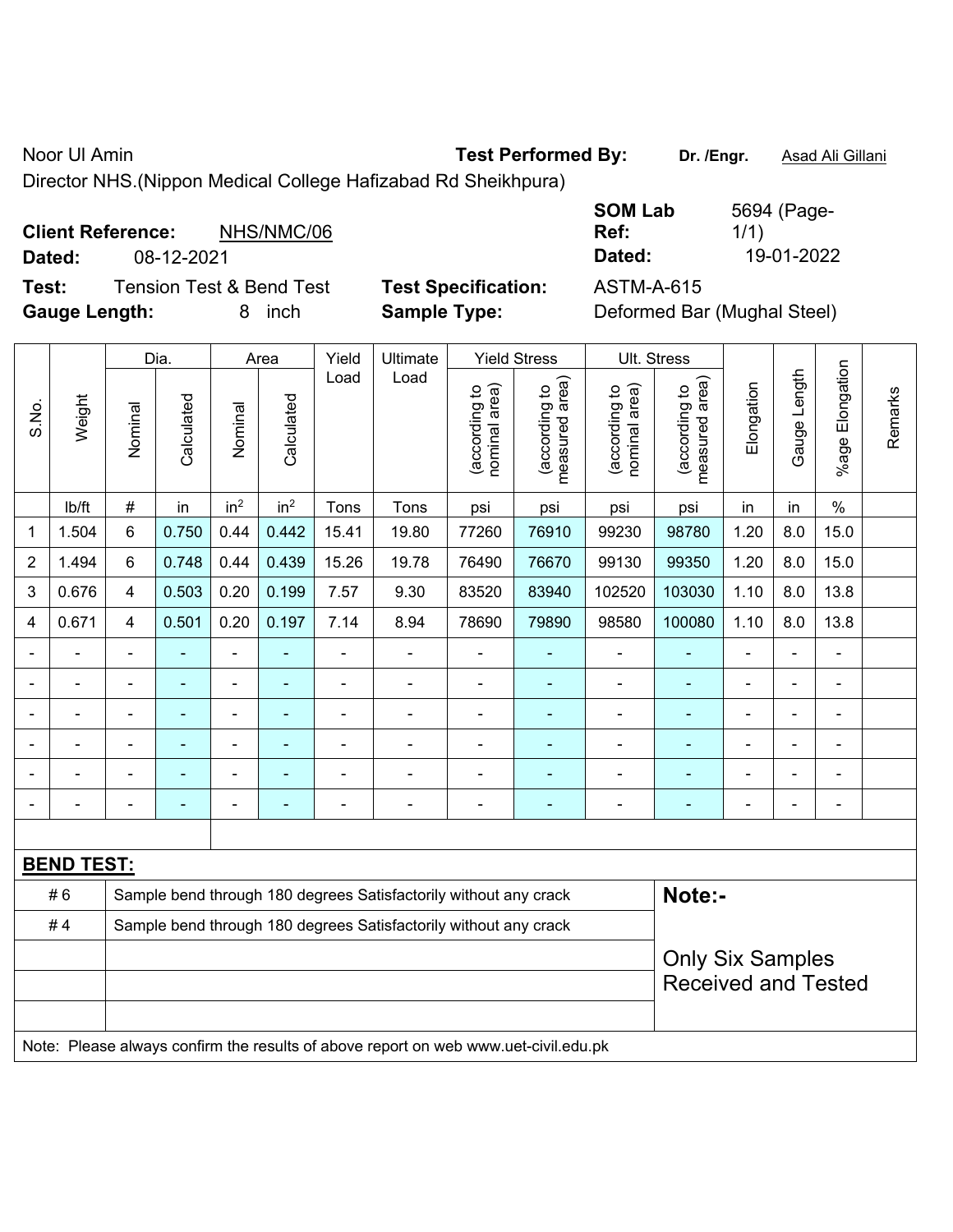Noor Ul Amin **Test Performed By:** Dr. /Engr. **Wasim Abbas Noor Ul Amin** 

Direct NHS.(Nippon Medical College Hafizabad Road Sheikhupura)

| <b>Client Reference:</b><br>Dated: | 08-12-2021 | NHS/NMC/05                          |                            | <b>SOM Lab</b><br>Ref:<br>Dated: | 5695 (Page-<br>1/1)<br>19-01-2021 |
|------------------------------------|------------|-------------------------------------|----------------------------|----------------------------------|-----------------------------------|
| Test:                              |            | <b>Tension Test &amp; Bend Test</b> | <b>Test Specification:</b> | ASTM-A-615                       |                                   |
| <b>Gauge Length:</b>               |            | inch<br>8.                          | <b>Sample Type:</b>        | Deformed Bar (FF Steel)          |                                   |

|                |                   |                                                                                     | Dia.                     |                 | Area            | Yield | Ultimate                                                         |                                | <b>Yield Stress</b>             |                                | Ult. Stress                     |                              |                |                 |         |
|----------------|-------------------|-------------------------------------------------------------------------------------|--------------------------|-----------------|-----------------|-------|------------------------------------------------------------------|--------------------------------|---------------------------------|--------------------------------|---------------------------------|------------------------------|----------------|-----------------|---------|
| S.No.          | Weight            | Nominal                                                                             | Calculated               | Nominal         | Calculated      | Load  | Load                                                             | nominal area)<br>(according to | (according to<br>measured area) | nominal area)<br>(according to | measured area)<br>(according to | Elongation                   | Gauge Length   | %age Elongation | Remarks |
|                | lb/ft             | $\#$                                                                                | in                       | in <sup>2</sup> | in <sup>2</sup> | Tons  | Tons                                                             | psi                            | psi                             | psi                            | psi                             | in                           | in             | $\%$            |         |
| 1              | 1.598             | 6                                                                                   | 0.774                    | 0.44            | 0.470           | 15.82 | 21.78                                                            | 79300                          | 74240                           | 109190                         | 102220                          | 1.00                         | 8.0            | 12.5            |         |
| $\overline{2}$ | 1.534             | 6                                                                                   | 0.758                    | 0.44            | 0.451           | 14.83 | 19.83                                                            | 74350                          | 72530                           | 99380                          | 96960                           | 1.10                         | 8.0            | 13.8            |         |
| 3              | 0.662             | 4                                                                                   | 0.498                    | 0.20            | 0.195           | 5.83  | 8.00                                                             | 64300                          | 65950                           | 88240                          | 90510                           | 1.20                         | 8.0            | 15.0            |         |
| 4              | 0.661             | 4                                                                                   | 0.497                    | 0.20            | 0.194           | 5.83  | 8.00                                                             | 64300                          | 66290                           | 88240                          | 90970                           | 1.40                         | 8.0            | 17.5            |         |
|                |                   |                                                                                     | ÷                        | $\blacksquare$  | ä,              | ä,    | $\blacksquare$                                                   | ÷,                             | $\blacksquare$                  | $\blacksquare$                 | ÷                               | $\blacksquare$               | $\blacksquare$ | ÷,              |         |
|                |                   |                                                                                     |                          | ä,              |                 |       | $\blacksquare$                                                   | L,                             | ä,                              | ä,                             | ä,                              |                              |                | L,              |         |
|                |                   |                                                                                     |                          | ÷               |                 |       |                                                                  | Ē,                             | $\blacksquare$                  | Ē,                             | ۰                               |                              |                | $\blacksquare$  |         |
|                |                   |                                                                                     |                          | $\blacksquare$  |                 |       | $\blacksquare$                                                   | $\overline{\phantom{a}}$       | ٠                               |                                |                                 | $\blacksquare$               | $\blacksquare$ | $\blacksquare$  |         |
|                |                   |                                                                                     |                          | ÷               |                 |       |                                                                  | ٠                              |                                 |                                | ۰                               | ۰                            | $\blacksquare$ | $\blacksquare$  |         |
| $\blacksquare$ |                   |                                                                                     | $\overline{\phantom{a}}$ | $\blacksquare$  | $\blacksquare$  |       | $\blacksquare$                                                   | $\blacksquare$                 | $\overline{a}$                  | $\overline{\phantom{0}}$       | $\blacksquare$                  | $\qquad \qquad \blacksquare$ | $\blacksquare$ | $\blacksquare$  |         |
|                |                   |                                                                                     |                          |                 |                 |       |                                                                  |                                |                                 |                                |                                 |                              |                |                 |         |
|                | <b>BEND TEST:</b> |                                                                                     |                          |                 |                 |       |                                                                  |                                |                                 |                                |                                 |                              |                |                 |         |
|                | #6                |                                                                                     |                          |                 |                 |       | Sample bend through 180 degrees Satisfactorily without any crack |                                |                                 |                                | Note:-                          |                              |                |                 |         |
|                | #4                |                                                                                     |                          |                 |                 |       | Sample bend through 180 degrees Satisfactorily without any crack |                                |                                 |                                |                                 |                              |                |                 |         |
|                |                   |                                                                                     |                          |                 |                 |       |                                                                  |                                |                                 |                                | <b>Only Six Samples</b>         |                              |                |                 |         |
|                |                   |                                                                                     |                          |                 |                 |       |                                                                  |                                |                                 |                                | <b>Received and Tested</b>      |                              |                |                 |         |
|                |                   |                                                                                     |                          |                 |                 |       |                                                                  |                                |                                 |                                |                                 |                              |                |                 |         |
|                |                   | Note: Please always confirm the results of above report on web www.uet-civil.edu.pk |                          |                 |                 |       |                                                                  |                                |                                 |                                |                                 |                              |                |                 |         |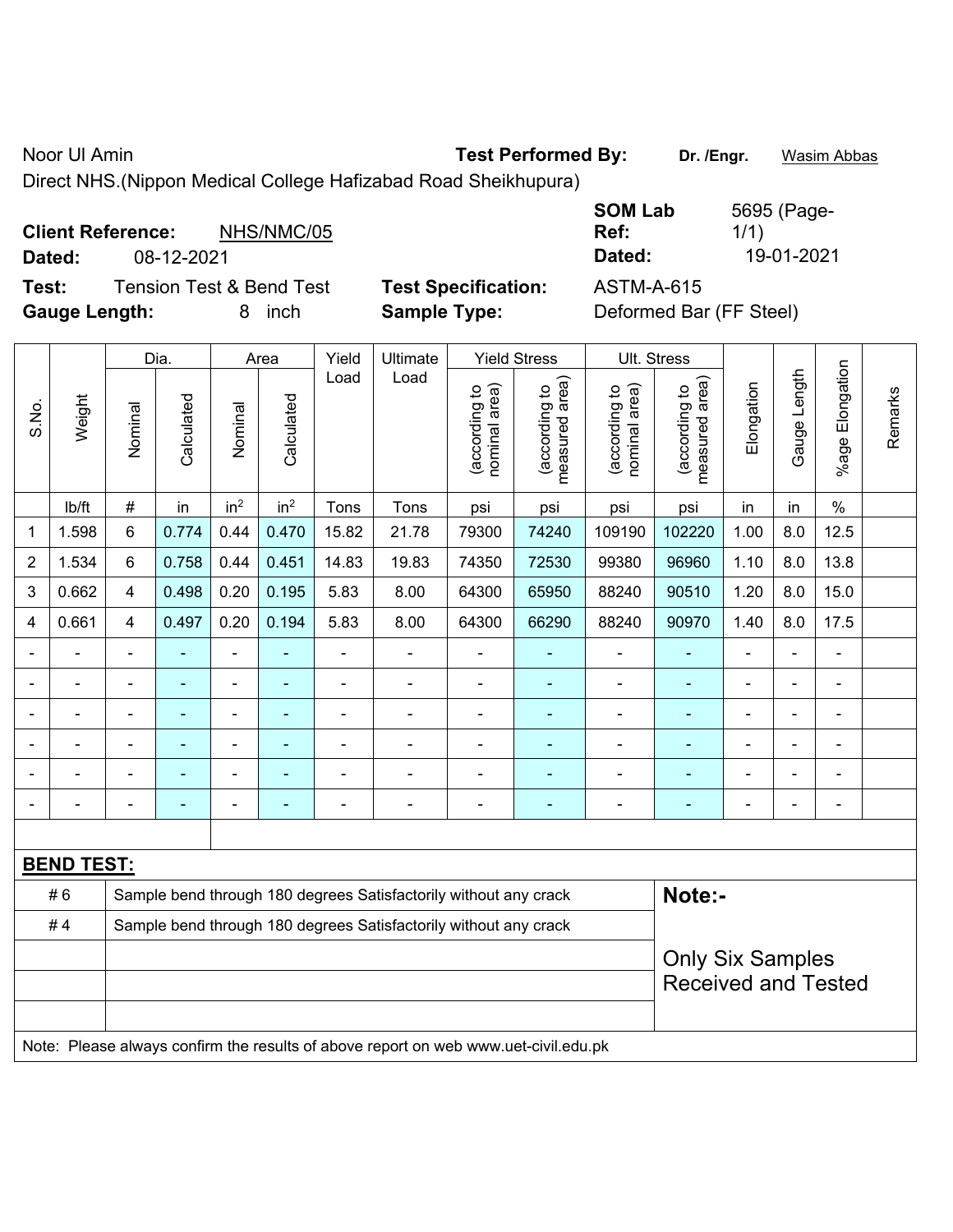## Pak Power Steel **Test Performed By:** Dr. /Engr. **S.Asad Ali Gillani**

PPS Lahore.

## **Client Reference:** Nil

**Dated:** 19-01-2022 **Dated:** 19-01-2022

**Test:** Tension Test & Bend Test **Test Specification: Gauge Length:** 8 inch **Sample Type:** Deformed Bar

| <b>SOM Lab</b>    | 5699 (Page- |
|-------------------|-------------|
| Ref:              | 1/1)        |
| Dated:            | 19-01-2022  |
| <b>ASTM-A-615</b> |             |
| Dafamo ad Dau     |             |

|                                                                        | Weight            | Dia.                    |                | Area                     |                 | Yield          | Ultimate                                                                            | <b>Yield Stress</b> |                                | Ult. Stress                     |                                |                                 |                |                          |                 |         |
|------------------------------------------------------------------------|-------------------|-------------------------|----------------|--------------------------|-----------------|----------------|-------------------------------------------------------------------------------------|---------------------|--------------------------------|---------------------------------|--------------------------------|---------------------------------|----------------|--------------------------|-----------------|---------|
| S.No.                                                                  |                   |                         | Nominal        | Calculated               | Nominal         | Calculated     | Load                                                                                | Load                | nominal area)<br>(according to | (according to<br>measured area) | (according to<br>nominal area) | measured area)<br>(according to | Elongation     | Gauge Length             | %age Elongation | Remarks |
|                                                                        | lb/ft             | $\#$                    | in             | in <sup>2</sup>          | in <sup>2</sup> | Tons           | Tons                                                                                | psi                 | psi                            | psi                             | psi                            | in                              | in             | $\%$                     |                 |         |
| 1                                                                      | 0.642             | $\overline{\mathbf{4}}$ | 0.491          | 0.20                     | 0.189           | 6.03           | 8.87                                                                                | 66550               | 70420                          | 97800                           | 103490                         | 1.20                            | 8.0            | 15.0                     |                 |         |
| $\overline{2}$                                                         | 0.633             | $\overline{4}$          | 0.487          | 0.20                     | 0.186           | 6.07           | 8.97                                                                                | 66890               | 71920                          | 98920                           | 106370                         | 1.10                            | 8.0            | 13.8                     |                 |         |
|                                                                        | $\blacksquare$    |                         | $\blacksquare$ | ÷,                       | ä,              | ä,             | $\blacksquare$                                                                      | $\blacksquare$      | ÷                              | $\blacksquare$                  | ä,                             | $\blacksquare$                  | $\blacksquare$ | $\blacksquare$           |                 |         |
| $\blacksquare$                                                         | ÷                 | ä,                      | ÷,             | ÷,                       | $\blacksquare$  | L,             | ä,                                                                                  | $\blacksquare$      | ٠                              | $\blacksquare$                  | $\frac{1}{2}$                  | $\blacksquare$                  | $\blacksquare$ | $\overline{\phantom{a}}$ |                 |         |
|                                                                        | ÷                 | $\blacksquare$          | Ē.             | $\overline{\phantom{0}}$ | $\blacksquare$  | ä,             | $\blacksquare$                                                                      | $\blacksquare$      | $\blacksquare$                 | $\blacksquare$                  | ÷,                             | $\blacksquare$                  | $\blacksquare$ | $\overline{\phantom{a}}$ |                 |         |
|                                                                        | ÷,                | $\blacksquare$          | ä,             | $\blacksquare$           | ٠               | ÷,             | ÷,                                                                                  | $\blacksquare$      | ÷                              | $\blacksquare$                  | $\frac{1}{2}$                  | ÷                               | $\blacksquare$ | $\blacksquare$           |                 |         |
|                                                                        | L                 | ä,                      | Ē.             | ÷,                       | ä,              | L,             | ÷,                                                                                  | $\blacksquare$      | ÷                              | $\blacksquare$                  | ÷,                             | ä,                              | ÷              | ä,                       |                 |         |
|                                                                        |                   |                         |                | $\blacksquare$           |                 | $\blacksquare$ | $\blacksquare$                                                                      |                     | ۰                              |                                 | -                              |                                 |                | $\blacksquare$           |                 |         |
|                                                                        | $\overline{a}$    |                         |                | ÷                        |                 | $\blacksquare$ | $\blacksquare$                                                                      | $\blacksquare$      | ۰                              |                                 | $\overline{\phantom{0}}$       | $\blacksquare$                  |                | $\blacksquare$           |                 |         |
|                                                                        |                   |                         | Ē.             | ÷,                       | Ē.              | Ē,             | $\blacksquare$                                                                      | $\blacksquare$      | $\blacksquare$                 | $\blacksquare$                  | ٠                              | $\blacksquare$                  | ÷              | ä,                       |                 |         |
|                                                                        |                   |                         |                |                          |                 |                |                                                                                     |                     |                                |                                 |                                |                                 |                |                          |                 |         |
|                                                                        | <b>BEND TEST:</b> |                         |                |                          |                 |                |                                                                                     |                     |                                |                                 |                                |                                 |                |                          |                 |         |
| #4<br>Sample bend through 180 degrees Satisfactorily without any crack |                   |                         |                |                          |                 |                |                                                                                     | Note:-              |                                |                                 |                                |                                 |                |                          |                 |         |
|                                                                        |                   |                         |                |                          |                 |                |                                                                                     |                     |                                |                                 |                                |                                 |                |                          |                 |         |
|                                                                        |                   |                         |                |                          |                 |                |                                                                                     |                     |                                |                                 | <b>Only Three Samples</b>      |                                 |                |                          |                 |         |
|                                                                        |                   |                         |                |                          |                 |                |                                                                                     |                     |                                |                                 |                                | <b>Received and Tested</b>      |                |                          |                 |         |
|                                                                        |                   |                         |                |                          |                 |                |                                                                                     |                     |                                |                                 |                                |                                 |                |                          |                 |         |
|                                                                        |                   |                         |                |                          |                 |                | Note: Please always confirm the results of above report on web www.uet-civil.edu.pk |                     |                                |                                 |                                |                                 |                |                          |                 |         |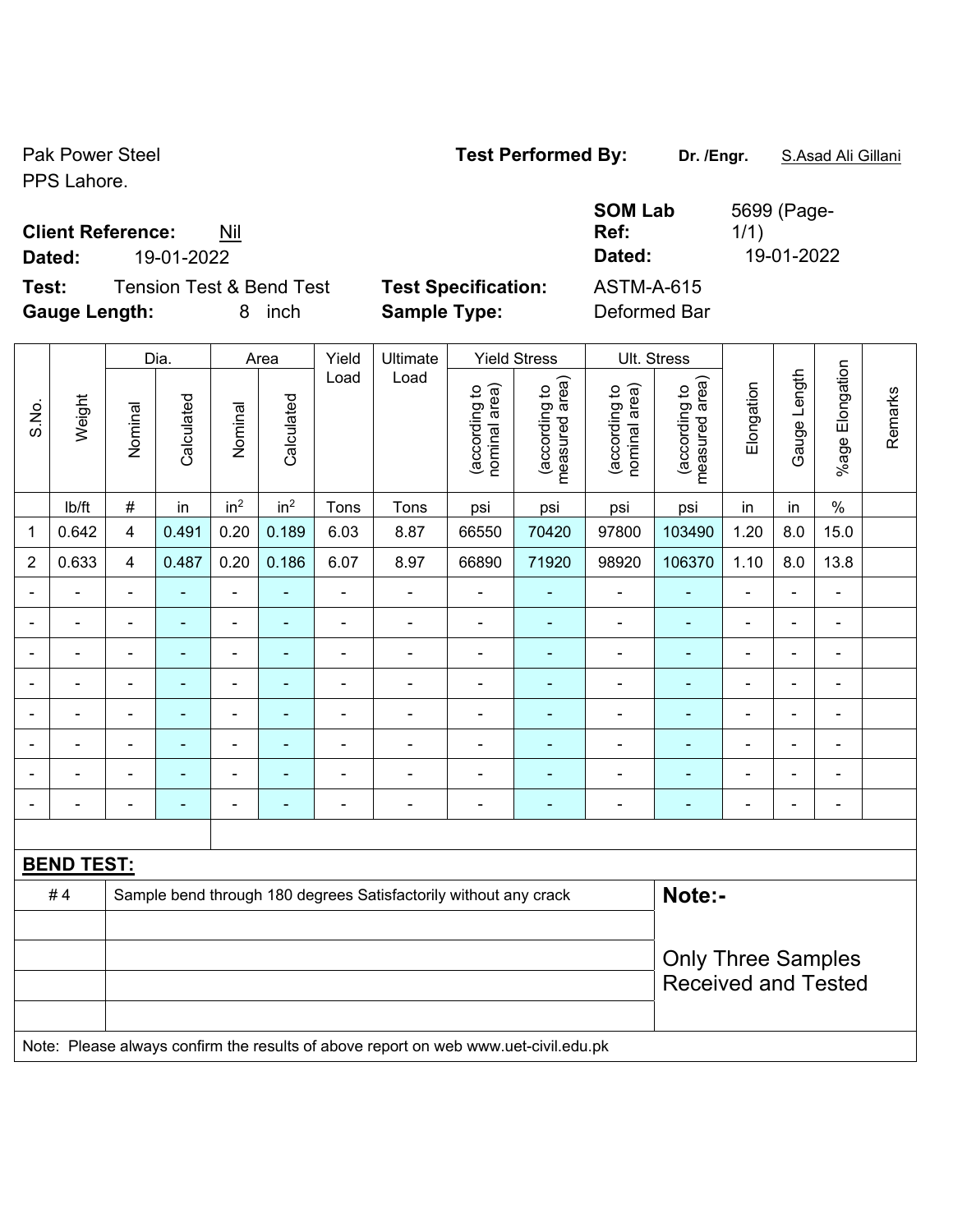Noor Ahmad Chowdhary **Test Performed By:** Dr. /Engr. **Wasim Abbas** 

CE Unique Engineering Consultants,Lahore

| <b>Client Reference:</b><br>Nil    | <b>SOM Lab</b><br>Ref:                          | 5699 (Page-<br>1/1) |
|------------------------------------|-------------------------------------------------|---------------------|
| 18-01-2022<br>Dated:               | Dated:                                          | 19-01-2022          |
| Tension Test & Bend Test<br>Test:  | <b>Test Specification:</b><br><b>ASTM-A-615</b> |                     |
| <b>Gauge Length:</b><br>inch<br>8. | <b>Sample Type:</b><br>Deformed Bar             |                     |

|                |                                                                                     | Dia.           |                | Area                     |                 | Yield          | Ultimate                 | <b>Yield Stress</b>            |                                 |                                | Ult. Stress                                             |                          |                          |                           |         |
|----------------|-------------------------------------------------------------------------------------|----------------|----------------|--------------------------|-----------------|----------------|--------------------------|--------------------------------|---------------------------------|--------------------------------|---------------------------------------------------------|--------------------------|--------------------------|---------------------------|---------|
| S.No.          | Weight                                                                              | Nominal        | Calculated     | Nominal                  | Calculated      | Load           | Load                     | nominal area)<br>(according to | (according to<br>measured area) | nominal area)<br>(according to | measured area)<br>(according to                         | Elongation               | Gauge Length             | Elongation<br>$%$ age $ $ | Remarks |
|                | lb/ft                                                                               | $\#$           | in             | in <sup>2</sup>          | in <sup>2</sup> | Tons           | Tons                     | psi                            | psi                             | psi                            | psi                                                     | in                       | in                       | $\%$                      |         |
| 1              | 1.517                                                                               | 6              | 0.754          | 0.44                     | 0.446           | 14.19          | 23.47                    | 71130                          | 70170                           | 117620                         | 116040                                                  | 1.10                     | 8.0                      | 13.8                      |         |
| $\overline{2}$ | 1.596                                                                               | 6              | 0.773          | 0.44                     | 0.469           | 14.04          | 22.70                    | 70360                          | 66010                           | 113790                         | 106750                                                  | 1.10                     | 8.0                      | 13.8                      |         |
| ٠              | $\blacksquare$                                                                      | $\blacksquare$ | $\blacksquare$ | $\blacksquare$           | $\blacksquare$  | $\blacksquare$ | ÷                        | $\blacksquare$                 | $\overline{\phantom{0}}$        | -                              | $\blacksquare$                                          | $\blacksquare$           | $\blacksquare$           | $\overline{\phantom{a}}$  |         |
| Ē,             | ÷                                                                                   | $\blacksquare$ | ä,             | ÷,                       | $\blacksquare$  | ä,             | ä,                       | $\blacksquare$                 | ä,                              | $\blacksquare$                 | $\blacksquare$                                          | ä,                       | $\blacksquare$           | ä,                        |         |
| Ē,             | ÷                                                                                   | $\overline{a}$ | ÷              | $\blacksquare$           | $\blacksquare$  | $\blacksquare$ | $\frac{1}{2}$            | $\overline{\phantom{a}}$       | $\blacksquare$                  | $\qquad \qquad \blacksquare$   | ۰                                                       | $\overline{\phantom{a}}$ | $\blacksquare$           | $\overline{\phantom{a}}$  |         |
|                | ÷                                                                                   | $\blacksquare$ | $\blacksquare$ | $\blacksquare$           | ٠               | $\blacksquare$ | $\blacksquare$           | $\blacksquare$                 | $\blacksquare$                  | $\blacksquare$                 | ۰                                                       | $\blacksquare$           | $\blacksquare$           | $\blacksquare$            |         |
| ٠              | $\blacksquare$                                                                      | $\blacksquare$ | $\blacksquare$ | $\overline{\phantom{a}}$ | $\blacksquare$  | $\blacksquare$ | $\overline{\phantom{a}}$ | $\blacksquare$                 | $\blacksquare$                  | $\blacksquare$                 | $\blacksquare$                                          | $\blacksquare$           | $\blacksquare$           | $\blacksquare$            |         |
|                |                                                                                     | $\blacksquare$ | $\blacksquare$ | $\blacksquare$           | ٠               |                |                          | $\blacksquare$                 | ä,                              | $\blacksquare$                 | L,                                                      |                          |                          | $\blacksquare$            |         |
|                |                                                                                     |                |                | $\blacksquare$           |                 |                |                          | L.                             |                                 |                                |                                                         |                          |                          | $\blacksquare$            |         |
|                | $\blacksquare$                                                                      | $\blacksquare$ | $\blacksquare$ | $\blacksquare$           | ٠               | $\blacksquare$ | $\blacksquare$           | $\blacksquare$                 | $\blacksquare$                  | $\blacksquare$                 | ۰                                                       | $\blacksquare$           | $\overline{\phantom{a}}$ | $\blacksquare$            |         |
|                |                                                                                     |                |                |                          |                 |                |                          |                                |                                 |                                |                                                         |                          |                          |                           |         |
|                | <b>BEND TEST:</b>                                                                   |                |                |                          |                 |                |                          |                                |                                 |                                |                                                         |                          |                          |                           |         |
|                | Note:-<br>#6<br>Sample bend through 180 degrees Satisfactorily without any crack    |                |                |                          |                 |                |                          |                                |                                 |                                |                                                         |                          |                          |                           |         |
|                |                                                                                     |                |                |                          |                 |                |                          |                                |                                 |                                |                                                         |                          |                          |                           |         |
|                |                                                                                     |                |                |                          |                 |                |                          |                                |                                 |                                | <b>Only Three Samples</b><br><b>Received and Tested</b> |                          |                          |                           |         |
|                |                                                                                     |                |                |                          |                 |                |                          |                                |                                 |                                |                                                         |                          |                          |                           |         |
|                |                                                                                     |                |                |                          |                 |                |                          |                                |                                 |                                |                                                         |                          |                          |                           |         |
|                | Note: Please always confirm the results of above report on web www.uet-civil.edu.pk |                |                |                          |                 |                |                          |                                |                                 |                                |                                                         |                          |                          |                           |         |